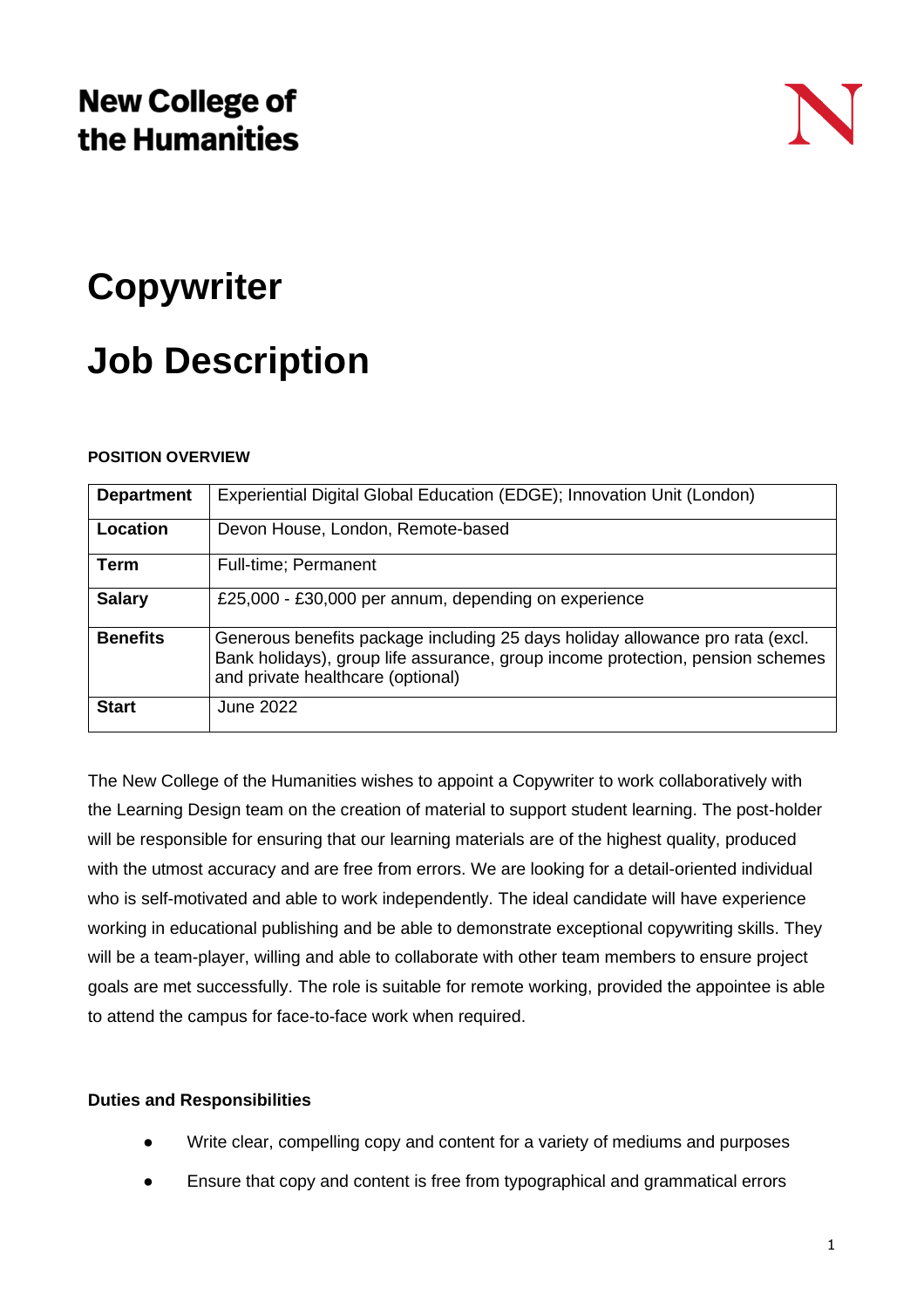- Editing of content as required
- Proofreading for consistency as well as removal of errors
- Ensure up to date knowledge of best practices and trends of copywriting for various channels/mediums
- Actively contribute to the wider team objectives bringing ideas, insights and suggestions for improvement
- Ensure feedback is reviewed, evaluated, and acted upon working to find the best ways to address concerns and provide improvements and new solutions
- Any other duties commensurate with the level of responsibility of this post, for which the post holder has the necessary experience and/or training

#### **About EDGE**

EDGE (Experiential, Digital, Global, Education) is part of Northeastern's Global Network and is dedicated to designing and delivering work-related learning throughout the UK and internationally. The EDGE team work remotely, using innovative pedagogical approaches and best practice in digital education and collaboration to ensure an excellent learner experience for individuals or groups of learners, wherever they are based. The EDGE team currently delivers a growing portfolio of work-related learning aligned to digital transformation, data science, artificial intelligence, and project management.

#### **Person Specification Criteria (Essential / Desirable)**

#### **Qualifications**

● Bachelor's degree in Marketing, Communications, English, Journalism, or a related field [E]

#### **Key Criteria**

- Minimum 4 years of copywriting experience [E]
- Experience in educational publishing or online education [D]
- Ability to edit content and proofread for consistency as well as for spelling and grammar errors [E]
- Exceptional attention to detail and ability to achieve a high level of accuracy [E]